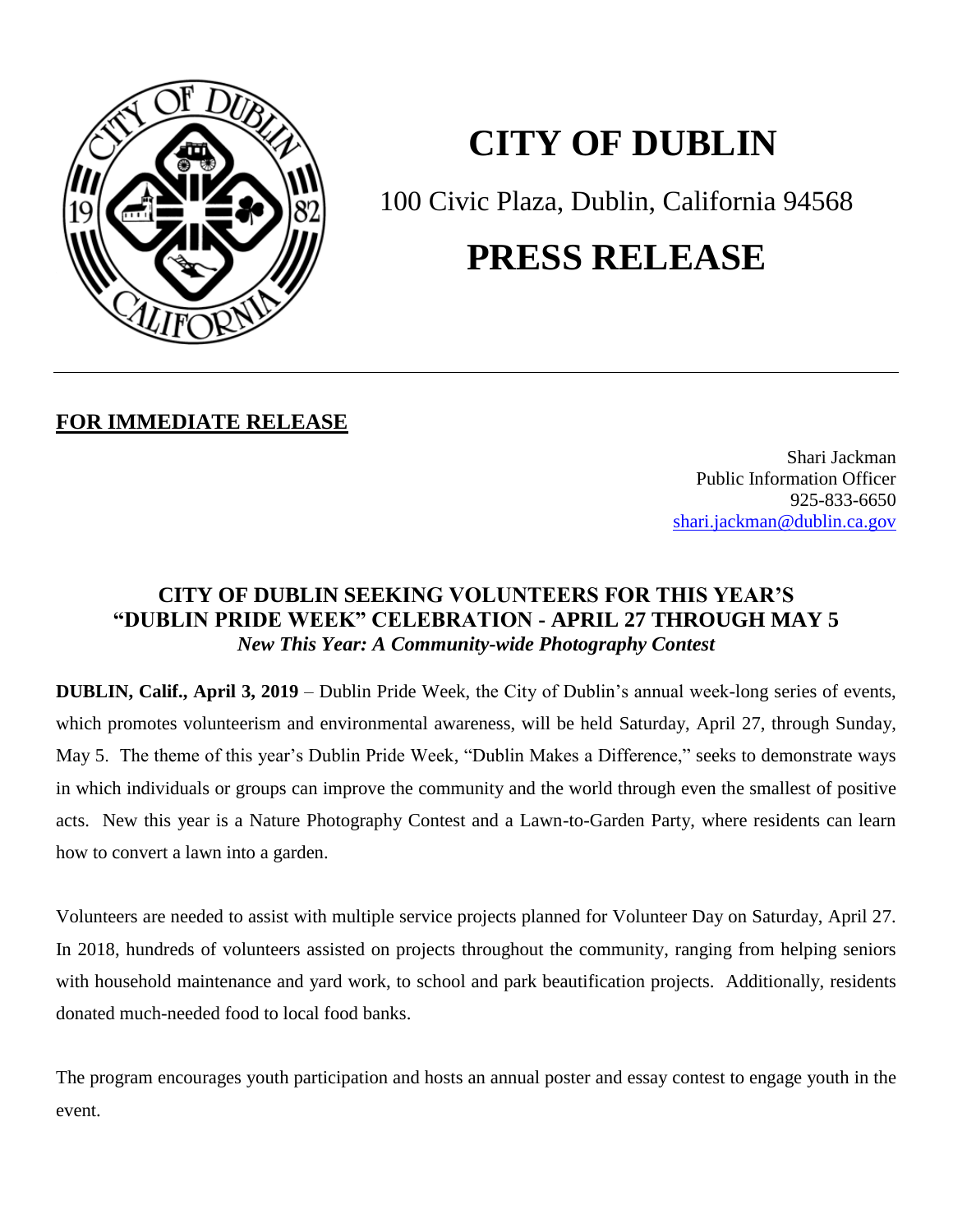Several community groups, youth groups, faith-based groups, and service organizations will assist in providing volunteers and support for the event. Residents and groups interested in volunteering can visit the Dublin Pride Week website at **[www.dublinprideweek.com](http://www.dublinprideweek.com/)** or call (925) 833-6630.

### **2019 Events and Activities**

The following events and activities will be occurring this year throughout Dublin Pride Week:

**Volunteer Day** – **Saturday, April 27, 8:00 a.m. to 12:00 p.m.** Volunteers are needed to help with senior assistance; non-profit support; school and park beautification; and creek clean-up projects. Volunteers will meet at the Emerald Glen Park basketball courts for a light breakfast and to receive their volunteer assignments. They'll return to Emerald Glen Park at noon for lunch, provided by the Dublin Lions Club. Register at [www.dublinprideweek.com.](http://www.dublinprideweek.com/)

**Food Drive** – **Saturday, April 27, 9:00 a.m. to 12:00 p.m.** Food will be collected at Volunteer Day and at both Safeway stores in Dublin. The donations will be presented to food banks that service the Dublin community, including the Children's Emergency Food Bank.

**Volunteer Fair** – **Saturday, April 27, 11:30 a.m. to 1:00 p.m.,** Emerald Glen Park basketball courts. Learn about year-round volunteer opportunities in the Tri-Valley.

**Drug Take Back, E-Waste Recycling, Document Shredding** – **Saturday, April 27, 10:00 a.m. to 2:00 p.m.**, 100 Civic Plaza. Residents are invited to recycle unwanted pharmaceuticals and e-waste, and shred documents containing sensitive information. Hosted by Dublin Police Services.

**Fix-it Clinic** - **Sunday, April 28, 1:00 p.m. to 4:00 p.m.**, Dublin Library Community Room, 200 Civic Plaza. Learn how to fix that broken item that sits in the corner of your garage. The fix-it clinic will be staffed by volunteer coaches who will help you actively participate in the disassembly, troubleshooting, and repair of your item so that you leave fully empowered to share your new-found confidence and insight with your friends, neighbors, and the community at large. Tools provided.

**Bicycle Commuting Lunch and Learn - Tuesday, April 30, noon to 1:00 p.m.**, Civic Center Regional Meeting Room, 100 Civic Plaza. Learn the basics of bicycle commuting over lunch. Lunch will be provided for those who register at [https://bikeeastbay.org/1Hr.](https://bikeeastbay.org/1Hr)

**Home Energy Fair/Workshop** – **Saturday, May 4, 10:00 a.m. to 1:00 p.m.**, Dublin Library Community Room, 200 Civic Plaza. This is a one-stop shop to get help on reducing your residential energy use, for free! Learn more about EBCE; solar options; energy-efficiency upgrades and rebates; and more. Reserve your spot at [https://www.dublinprideweek.com.](file:///C:/Users/kathys/AppData/Local/Microsoft/Windows/INetCache/Content.Outlook/7WNH94O5/www.dublinprideweek.com)

**Household Hazardous Waste (HHW) Collection and Compost Giveaway Day** – **Saturday, May 4**. A detailed flyer of the event will be mailed to all single-family dwellings in April.

**Poster and Essay Contest** – Participants (K-12 students) receive a certificate; winners receive gift cards and City Council recognition. Winning posters and essays will be displayed in the Dublin Civic Center during the month of May. The 2019 theme is "Dublin Makes a Difference."